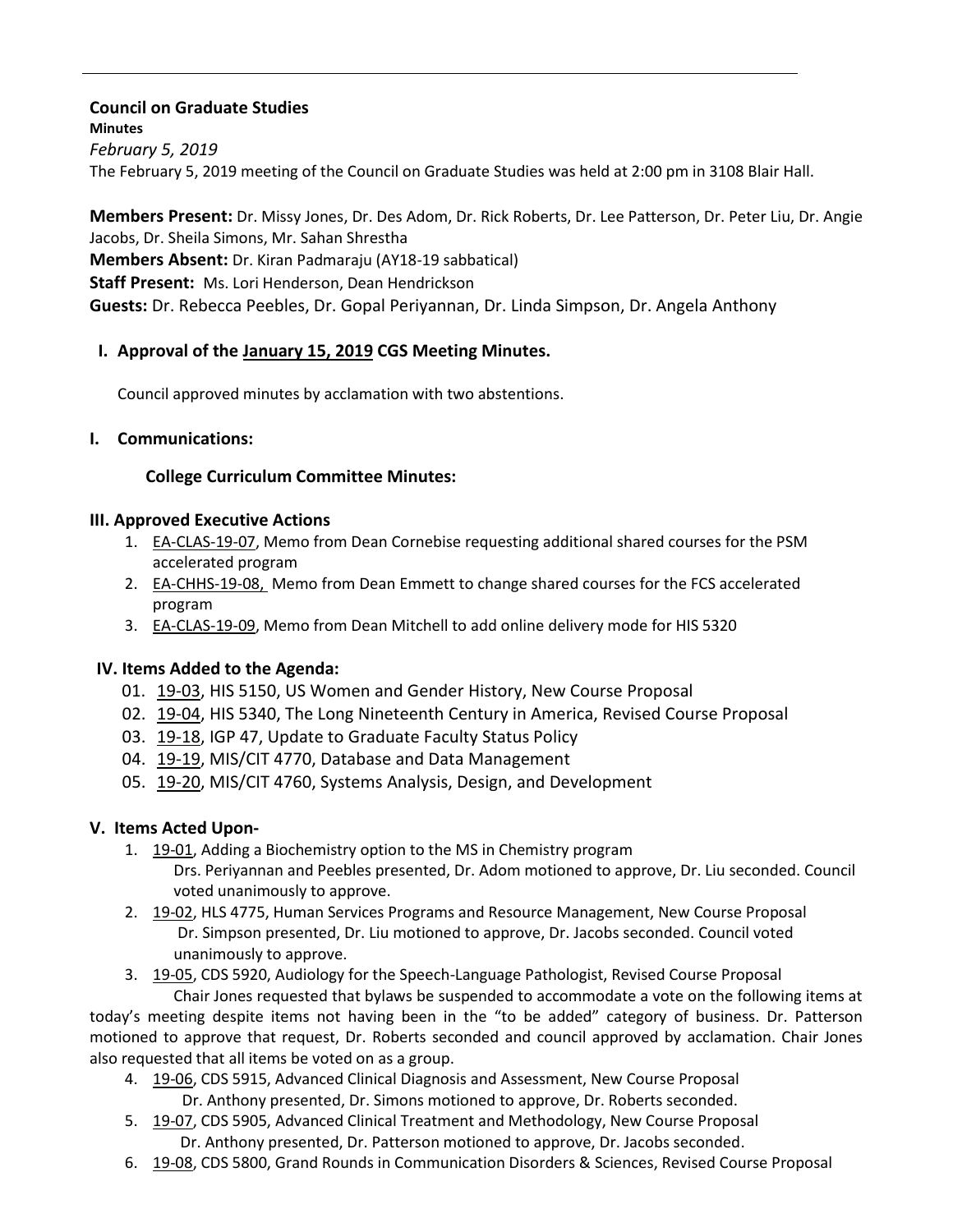Dr. Anthony presented, Dr. Roberts motioned to approve, Dr. Simons seconded.

- 7. [19-09,](http://castle.eiu.edu/eiucgs/currentagendaitems/agenda19-09.pdf) CDS 5350, Cognitive-Communication & Executive Function Disorders, Revised Course Proposal
- Dr. Anthony presented, Dr. Adom motioned to approve, Dr. Patterson seconded. 8. [19-10,](http://castle.eiu.edu/eiucgs/currentagendaitems/agenda19-10.pdf) CDS 5300, Aphasia & Right Hemisphere Dysfunction, Revised Course Proposal
	- Dr. Anthony presented, Dr. Roberts motioned to approve, Dr. Jacobs seconded.
- 9. [19-11,](http://castle.eiu.edu/eiucgs/currentagendaitems/agenda19-11.pdf) CDS 5250, School-Age Language Disorders, Revised Course Proposal Dr. Anthony presented, Dr. Patterson motioned to approve, Dr. Jacobs seconded.
- 10. [19-12,](http://castle.eiu.edu/eiucgs/currentagendaitems/agenda19-12.pdf) CDS 5230, Early Childhood Language Disorders, New Course Proposal Dr. Anthony presented, Dr. Jacobs motioned to approve, Dr. Roberts seconded.
- 11. [19-13,](http://castle.eiu.edu/eiucgs/currentagendaitems/agenda19-13.pdf) CDS 5200, Literacy for the Speech Language Pathologist, New Course Proposal Dr. Anthony presented, Dr. Adom motioned to approve, Dr. Patterson seconded.
- 12. [19-14,](http://castle.eiu.edu/eiucgs/currentagendaitems/agenda19-14.pdf) CDS 5170, Voice Production and Disorders, Revised Course Proposal Dr. Anthony presented, Dr. Simons motioned to approve, Dr. Liu seconded.
- 13. [19-15,](http://castle.eiu.edu/eiucgs/currentagendaitems/agenda19-15.pdf) CDS 5130, Advanced Speech Sound Disorders, New Course Proposal Dr. Anthony presented, Dr. Patterson motioned to approve, Dr. Roberts seconded.
- 14. [19-16,](http://castle.eiu.edu/eiucgs/currentagendaitems/agenda19-16.pdf) CDS 5000, Research Methods in Communication Disorders & Sciences, Revised Course Proposal
	- Dr. Anthony presented, Dr. Jacobs motioned to approve, Dr. Simons seconded.
- 15. [19-17,](http://castle.eiu.edu/eiucgs/currentagendaitems/agenda19-17.pdf) Communication Disorders and Sciences Program Revision

Dr. Anthony presented, Dr. Liu motioned to approve, Dr. Patterson seconded.

Council voted on all motions at once and all items were approved unanimously.

#### **VI**. **Items Pending:**

### **VII. Other Items:**

 Discussion of Faculty Senate voting regulations with the new college realignment- should voting continue to be restricted to the college in which your dept. resides, or should voting be open to all faculty. Most council members preferred keeping voting to within the college representation.

### **VIII. Committee Reports:**

- **E** Library Advisory Board Lee Patterson: no meeting
- Academic Technology Advisory Committee Rick Roberts : Committee has 19 proposals requesting funding worth \$200,000 but only \$100,000 in funding available. Voting to select proposals to fund will be in two weeks
- Graduate Student Advisory Council Lori Henderson: planning a Health and Wellness fair for March, planning graduate appreciation week in April
- Committee for the Assessment of Student Learning Nichole Mulvey : no report
- Enrollment Management Advisory Committee Des Adom : no report
- Honorary Degree Peter Liu : no mtg

#### **IX. Dean's Report:**

Announced renewal of Tree Campus USA designation with assistance from grad students Grace Wilken and Logan Struder. First Choice renewals coming up: MBA on March 5 with a review board of Jones, Jacobs, and Adom; School Psych on April 2 with a review board of Patterson, Jones, and Liu; English on April 16 with a board of Roberts, Simon, and Jacobs.